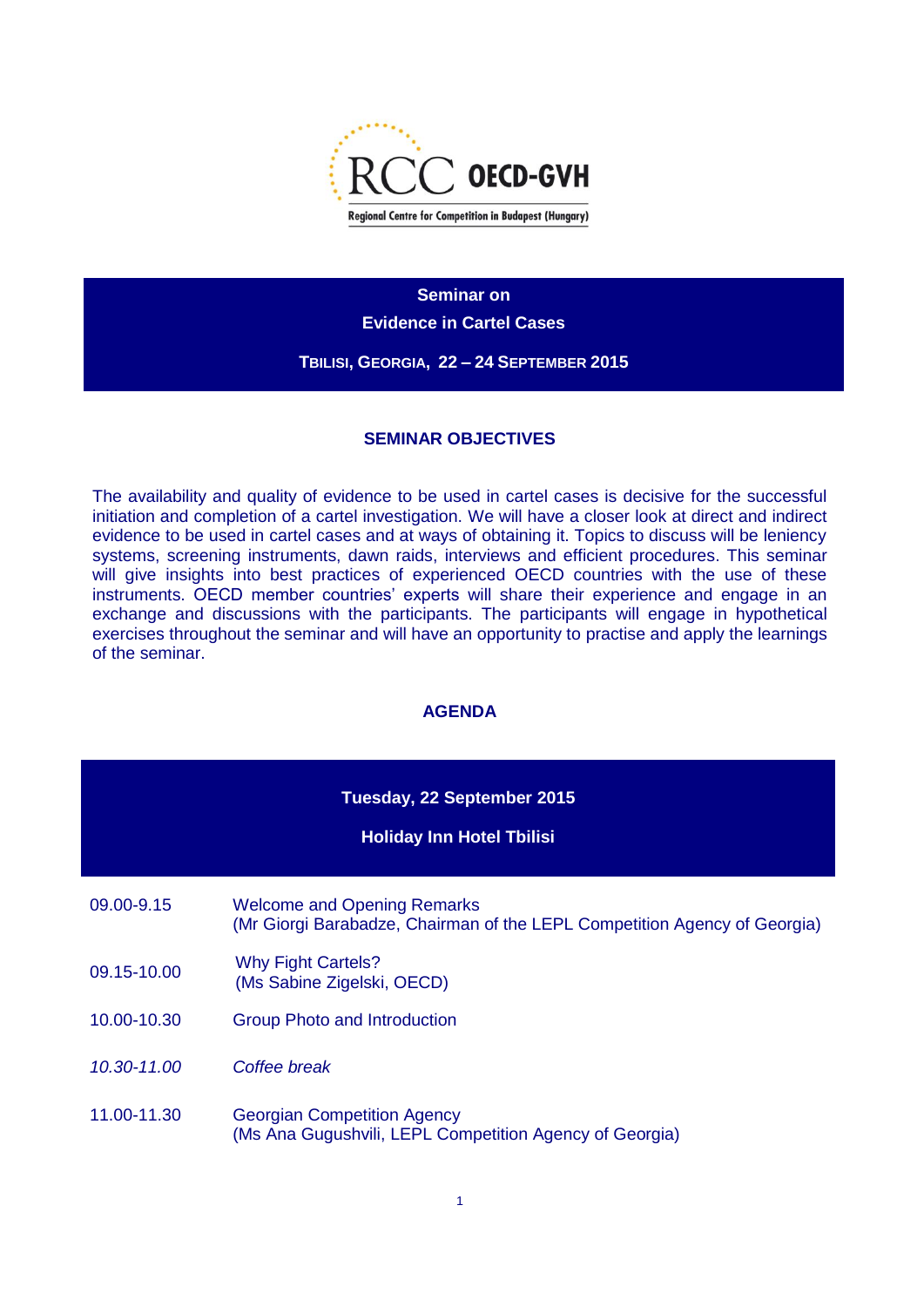| 11.30-12.30 | Cartel Detection and Evidence – Leniency, Screens and More<br>(Ms Sabine Zigelski, OECD) |
|-------------|------------------------------------------------------------------------------------------|
| 12.30-14.00 | Lunch                                                                                    |
| 14.00-15.00 | Detection of Cartels – the Italian Experience<br>(Mr Renato Ferrandi, AGCM, Italy)       |
| 15.00-15.15 | Introduction to the Cartel Hypothetical<br>(Ms Sabine Zigelski, OECD)                    |
| 15.15-15.30 | Coffee break                                                                             |
| 15.30-17.00 | Cartel Hypothetical – Detection and First Steps<br><b>Work in Breakout Groups</b>        |
| 19.30 -     | Reception dinner in Restaurant KOPALA, meeting at the hotel reception                    |

### **Wednesday, 23 September 2015**

#### **Holiday Inn Hotel Tbilisi**

- 09.00-10.00 Effective Dawn Raids (Mr Renato Ferrandi, AGCM, Italy)
- 10.00-11.00 Cartel Hypothetical Dawn Raid Practical Exercise with Different Scenarios
- *11.00-11.15 Coffee break*
- 11.15-12.30 Cartel Hypothetical Dawn Raid cnt'd.
- *12.30-14.00 Lunch*
- 14.00-14.45 Car Fuel Commodity Market (Mr Lasha Bikashvili, LEPL Competition Agency of Georgia)
- 14.45-15.45 Mindmap Software as a Tool in a Complex Cartel Case (Ms Karen Jelgerhuis Swildens, ACM, Netherlands)
- *15.45-16.00 Coffee break*